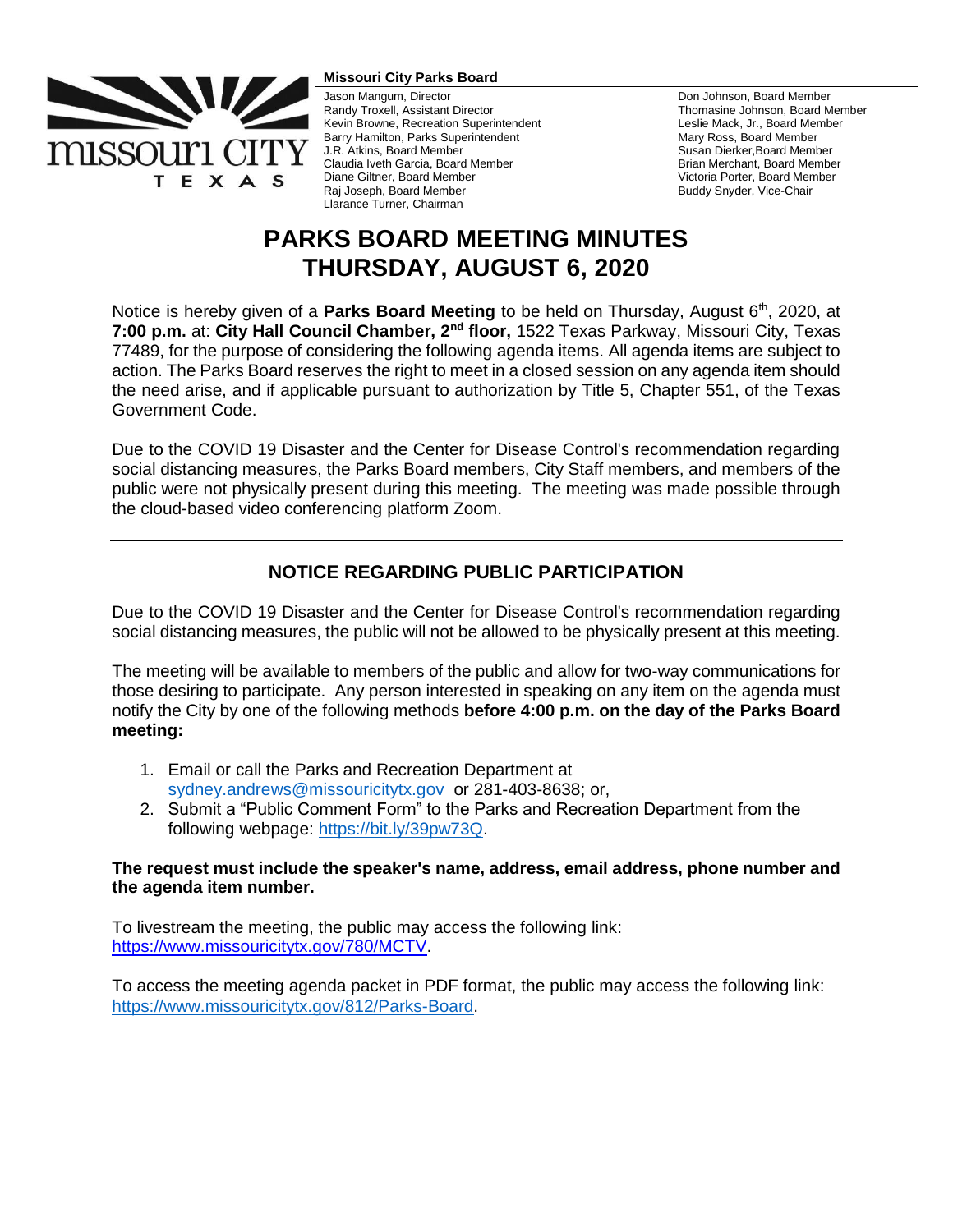**Attendees:** Diane Giltner, Don Johnson, Vice-Chair Buddy Snyder, Victoria Porter, Raj Joseph, Mary Ross, Claudia Yvette Garcia, Brian Merchant, Chairman Llarance Turner, Susan Dierker, and Leslie Mack Jr.

**Absent were:** J.R. Atkins (Excused) and Thomasine Johnson

**Staff in Attendance:** Director Jason Mangum, Parks Superintendent Barry Hamilton, Recreation Superintendent Kevin Browne, Recreation Manager Julia Thompson, Administrative Assistant Sydney Andrews, MCTV Producer Douglas Penalba and Assistant City Attorney James Santangelo.

# **Others in Attendance:**

# **1. CALL TO ORDER**

Chairman Turner called the meeting to order at 7:00 p.m.

**2. CONSIDER APPROVAL OF THE JUNE 4, 2020 PARKS BOARD MEETING MINUTES** Board Member Merchant made a motion to approve the June 4, 2020 minutes. Board Member Giltner seconded the motion. **The vote was unanimous. The motion passed.**

# **3. PUBLIC COMMENTS**

There were no public comments.

# **4. REVIEW PARKS BOARD VETERANS MEMORIAL PAVER PROOF**

Chairman Turner stated that a committee was formed for this item. He asked for the committee to share their thoughts and ideas on the Parks Board paver. Board Member Giltner stated she worked with Administrative Assistant Andrews on getting the proof together for the board. The proof pictures were provided in the packet. There were two options for the board to choose from. One with the American Flag and the other with the Parks Foundation Logo. Vice-Chair Snyder commented that the paver looks great. Chairman Turner and Board Members Merchant, Porter, Joseph and D. Johnson all sided with proof one. Board Member Giltner then asked the board about the wording on the paver. The board all agreed that the wording was perfect. Vice-Chair Snyder made a motion to use proof one with American Flag for the Parks Board paver at the Missouri City Veterans Memorial. Board Member Giltner seconded the motion. **The vote was unanimous. The motion passed.**

# **5. REVIEW POLICY PARD-O-003, RELATING TO CONCUSSION PROTOCOL**

Recreation Superintendent Browne presented the policy to the board, which was provided in the packet. The purpose of this policy is to educate and establish a plan of action for anyone who is using City facilities that is suspected of having a concussion during a sporting event. The policy states that all agents as well as parents/guardians of the players will be familiar with the symptoms and signs of concussions and be prepared to take appropriate action as outlined in the policy. The department does not expect anyone besides a trained medical professional to diagnose a concussion. If a participant is involved in a concussion related action they will not be able to return back to activities until they have documentation from a qualified health care provider (listed in the policy) that should be submitted to the Parks and Recreation Department. Anyone who disregards this policy and the well-being of the participants will be suspended indefinitely and/or have their privileges to use City facilities revoked. The department has linked a free concussion recognition training to the policy and a CRT-5 concussion recognition tool that is used by Olympics and FIFA. Board Member Dierker question how would the policy be implemented. Superintendent Browne responded that proof of concussion training must be submitted with RSA packet and with anyone leading an activity or program. Vice-Chair Snyder asked when this policy will be enacted. Recreation Superintendent Browne stated that most of the groups that are involved with the Parks and Recreation Department already have their own process for concussion training but, for any groups that not have the training there will be a deadline to when they will need to complete the training. Board Member D. Johnson questioned will the department know when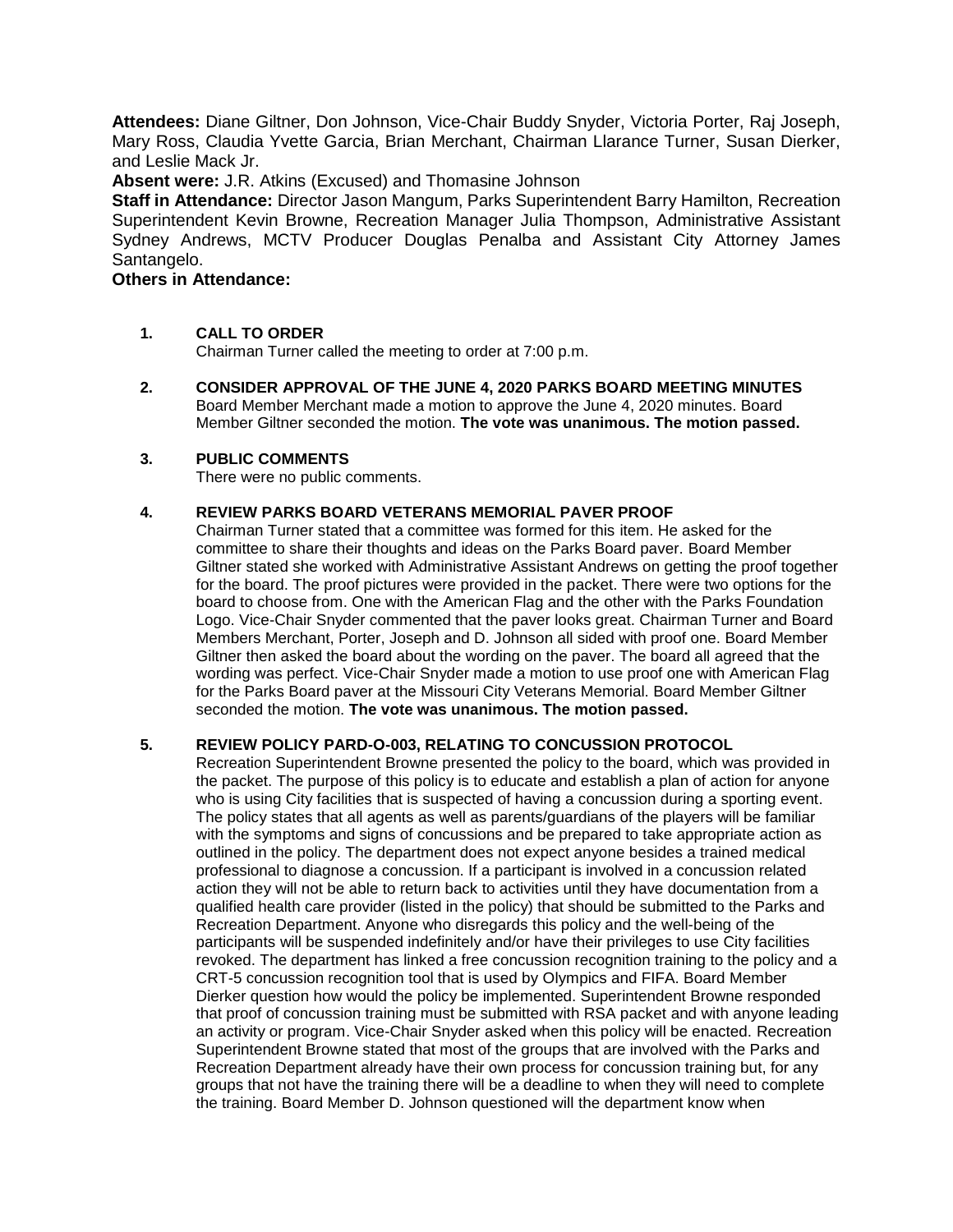participants are involved in a head related injury. Recreation Superintendent Browne answered yes, if the incident happened within Missouri City's facilities, programs, or related activities the participant is required to submit documentation from a qualified healthcare provider stating they have been cleared to play. Board Member Garcia questioned if there will be any public relations or announcements around the policy. Recreation Superintendent Browne stated the policy can be linked on the website, Facebook page, RSA application, and all new program, events, and organizations will be aware of the policy. Board Member Mack asked how the policy would be enforced. Recreation Superintendent Browne responded that in the policy it states if the department is not informed of the injury then that individual will be suspended and/or revoke of privileges. Director Mangum added that this policy is to educate and raise awareness or concussions. The most important thing is to keep participants safe and operate by best practices. The Board gave positive feedback and commented on a job well done by staff.

#### **6. STAFF REPORTS**

#### *a. Parks Projects: Assistant Parks & Recreation Director Randy Troxell*

Director Mangum presented the park project update. The report was provided in packet. The major project highlights included the American Legion Park improvements being completed. The new pavilion has been added along with new landscaping, an operational restroom, and a paved parking lot. The American Legion organization has ask for the park to be dedicated on Veterans Day this year. Director Mangum stated that the department is going to proceed with that dedication. Mosley Park has had on-going improvements for the last year. The paved parking lot has been completed and the next improvement will be to install a new park sign hopefully by the end of the year. The First Colony Trail Head will be re-paved and the Veterans Memorial Project is in plan review and hopefully will be out to bid in the next two weeks. There were no further questions.

### *b. Parks Operations: Parks Superintendent Barry Hamilton* The report was provided in packet. Board Member D. Johnson questioned if the playgrounds were still closed. Parks Superintendent Hamilton answered yes.

*c. Recreation: Recreation Superintendent Kevin Browne* The report was provided in packet. Recreation Superintendent stated that recreation is still being heavily impacted by COVID19. The Recreation and Tennis Center is open with limited offerings being the Tennis courts and Fitness Room have reservations, Acrylic Painting Classes, and Virtual Summer Camp. Recreation Superintendent Brown did state that staff did meet to discuss fall programming. The department has launched a new Senior Facebook Page for seniors to stay connect and engaged during the pandemic. There was a park clean-up at American Legion Park with 26 volunteers participating. The department also hosted its first Drive-Up Movie Event this month and had a great turn out. There will be a Fall Movie Schedule for nights in September, October, and November. Board Member Giltner stated she loved the idea of the drive in movie and thought it was a great idea. Board Member D. Johnson asked how many people are allowed in the Fitness Room at a time. Recreation Superintendent Browne stated that 10 people are allowed at a time. Vice-Chair Snyder asked about the expanding of league play for tennis. Recreation Superintendent Browne stated not at this time the department has not been given approval to expand on current offerings. Vice-Chair Snyder also asked if kayak training has been added to staff's schedules. Recreation Superintendent Browne stated that Texas Parks and Wild Life has not been approved for in person training and that they are working on a virtual training.